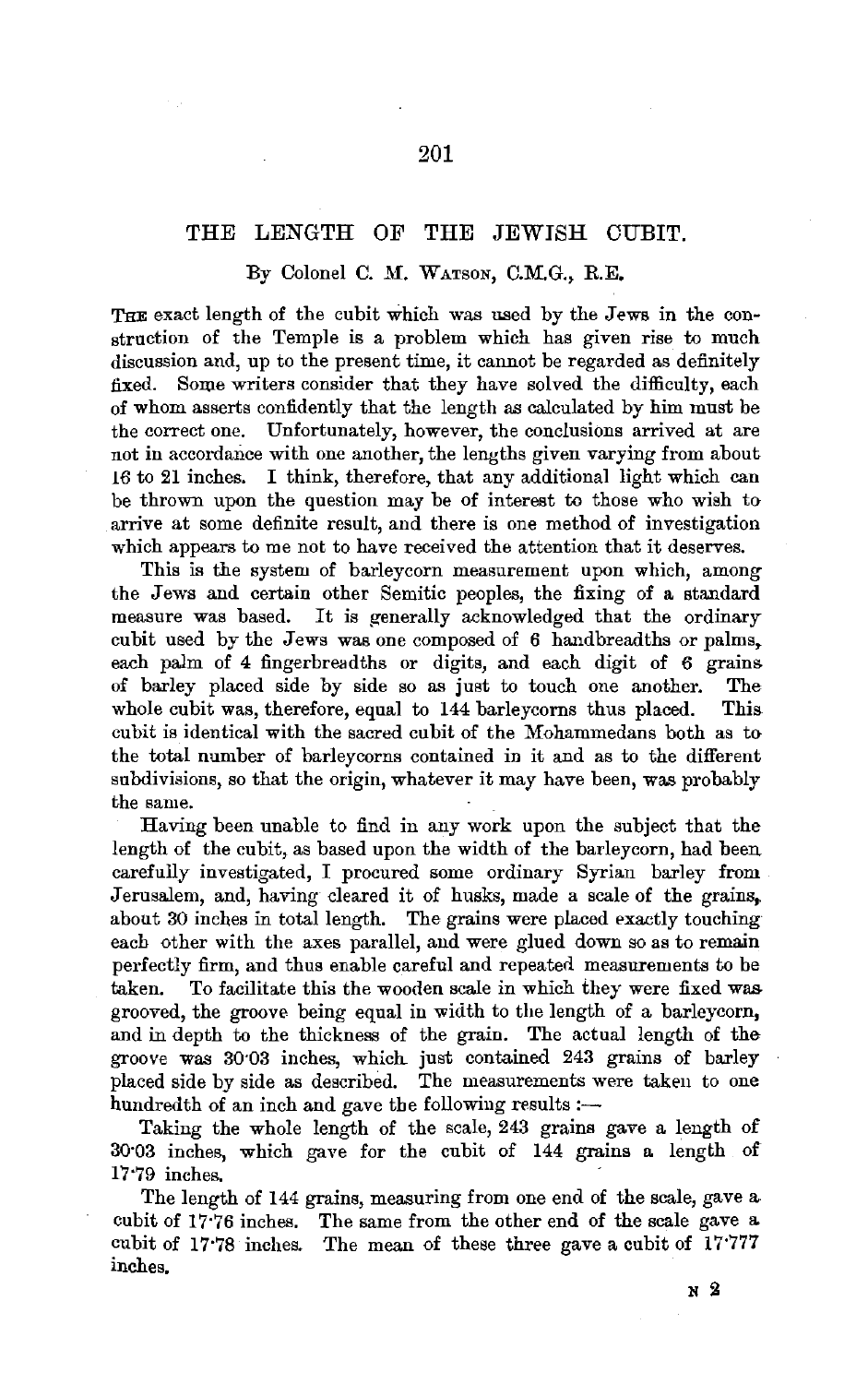Although the breadth of the grains of barley was very uniform, yet there were small differences, so that it appeared desirable to measure handbreadth by handbreadth in order to arrive at an average result. The length of the scale being 30·33 inches, there were rather more than 10 handbreadths in it. The following gives the result of the measurement of these consecutively  $:$ --

| 1st handbreadth |                     |               |           |                 | 2.96 inches.            |
|-----------------|---------------------|---------------|-----------|-----------------|-------------------------|
| 2nd             | "                   |               | <br>×<br> | 3.03            | 17                      |
| 3rd             | 33                  | <br>          | <br>      | 2.88            | "                       |
| 4th             | 99                  |               | <br>      | 2.99            | ,,                      |
| 5th             | 52                  |               |           | 2.91            | $\overline{\mathbf{r}}$ |
| 6th             | ,,                  |               |           | 2.99            | ,,                      |
| 7th             | $\boldsymbol{\eta}$ | <br>45.48     |           | 3 <sub>05</sub> | $\overline{\mathbf{v}}$ |
| 8th             | $\mathbf{v}$        | <br><b>A </b> | <br>      | 2.90            | 33                      |
| 9th             | ,,                  |               | <br>.     | 3.03            | ,,                      |
| $_{\rm 10th}$   | ,,                  |               |           | 2.89            | ,,                      |
|                 |                     |               |           |                 |                         |

Giving a mean handbreadth of 2·963 inches.

**A** cubit of six such handbreadths is **l** 7·778 inches, which is probably as accurate a determination of the Jewish cubit as can be arrived at by the measurement of modern Syrian barley. It would, of course, have been satisfactory if, in place of using the barley from Jerusalem of to-day, it had been possible to make the scale from barley grown in Palestine 2,000 years ago, as the size of the barleycorns may have altered somewhat, though probably not to any great extent. Although it is not practicable, so far as I know, to obtain ancient Syrian barley, we can procure Egyptian barley of great age, on account of the custom of placing corn in the cases of mummies, and I thought that it would be of interest to compare the measurement of the cubit, as derived from this mummy barley with that obtained from the modern Syrian barley. Professor Flinders Petrie was kind enough to supply me with a sample of this mummy barley taken from a tomb at Hawara in Egypt, probably dating from the third century of the Christian era. This barley is dark in colour and exceedingly dry. When the husk is removed the grains appear somewhat shrivelled, and are with little doubt rather less in diameter than when originally gathered. Otherwise, in shape and appearance they are very like the modern Syrian barley. With the mummy barley I constructed a scale in the same manner as that already described, and found that 144 barleycorns gave a length of 16·96 inches.

As the grains have shrunk owing to their age and dryness, this cannot be regarded as a positive result, and only proves that a cubit based upon this barley could not have been less than 16·96 inches in length. It is evidently important therefore to arrive at some conclusion as to what the amount of shrinkage probably has been, in order to compare this with the length of cubit as deduced from the modern barley.

There is one way by which we can obtain an approximation to the amount of the shrinkage, namely, by making a comparison with the